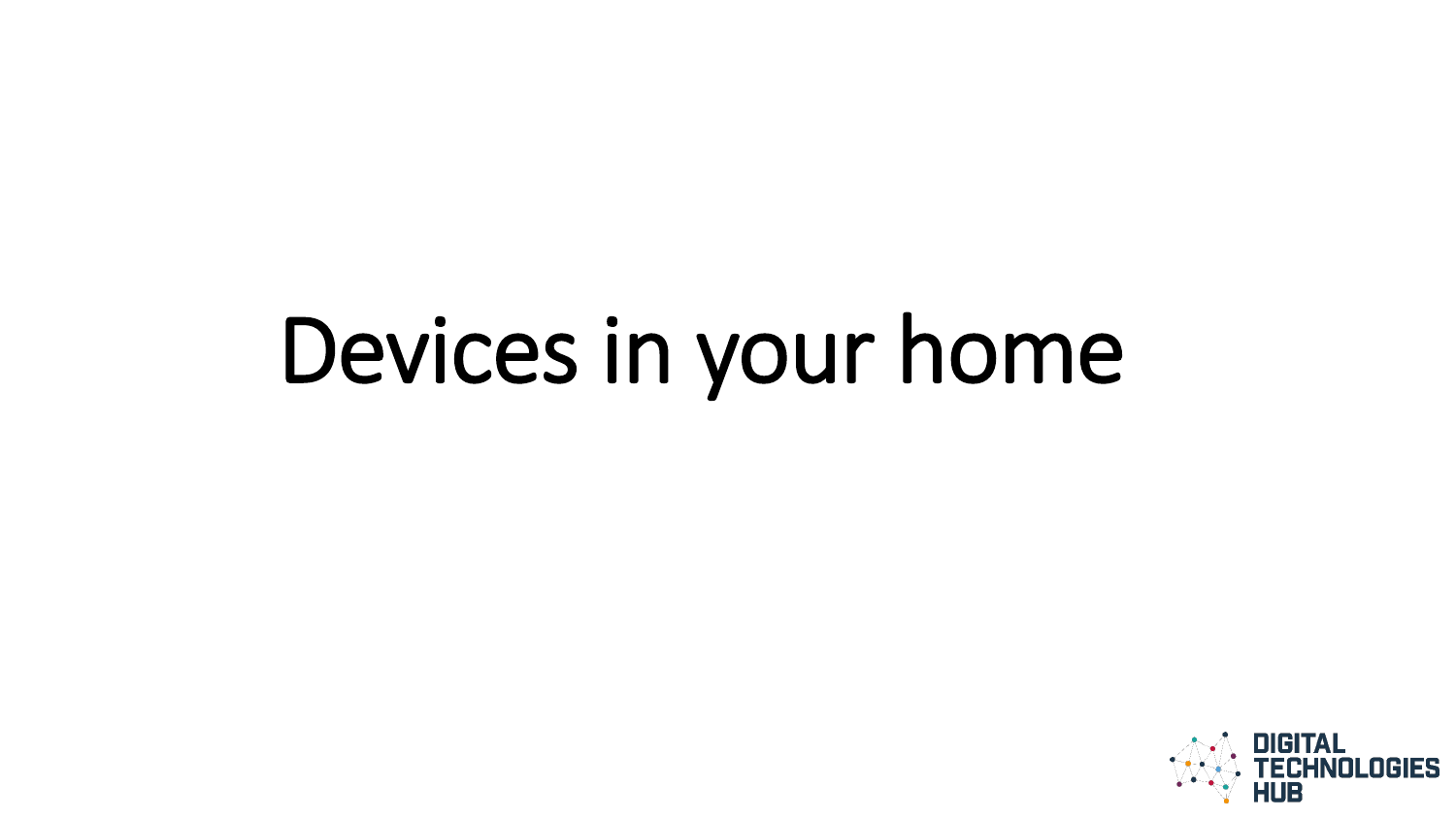Identify and explore different peripheral devices that can be connected to digital systems in your home.

| $30 - 60$ MINS                    | <b>EASY</b> | <b>AGES 8-10</b> |  |  |
|-----------------------------------|-------------|------------------|--|--|
| <b>ACTIVITY TYPE: EXPLORATION</b> |             |                  |  |  |



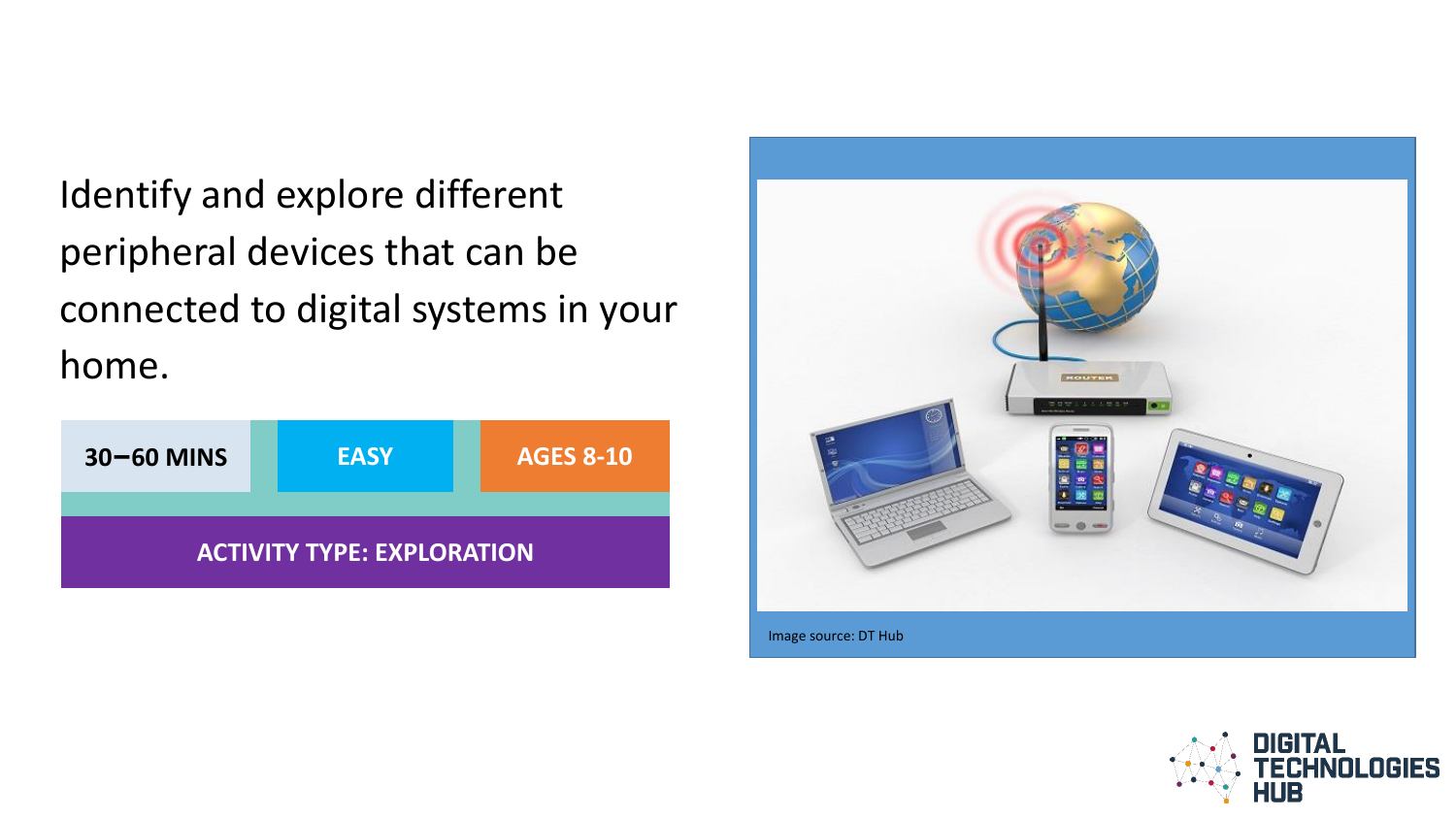### You will need …

- Plain paper or the **activity** template to print out
- Pen or pencil

#### **Optional:**

- **Camera**
- Scissors and glue



Image source: [https://commons.wikimedia.org/wiki/File:Pencil\\_scribbling\\_on\\_paper.JPG](https://commons.wikimedia.org/wiki/File:Pencil_scribbling_on_paper.JPG)

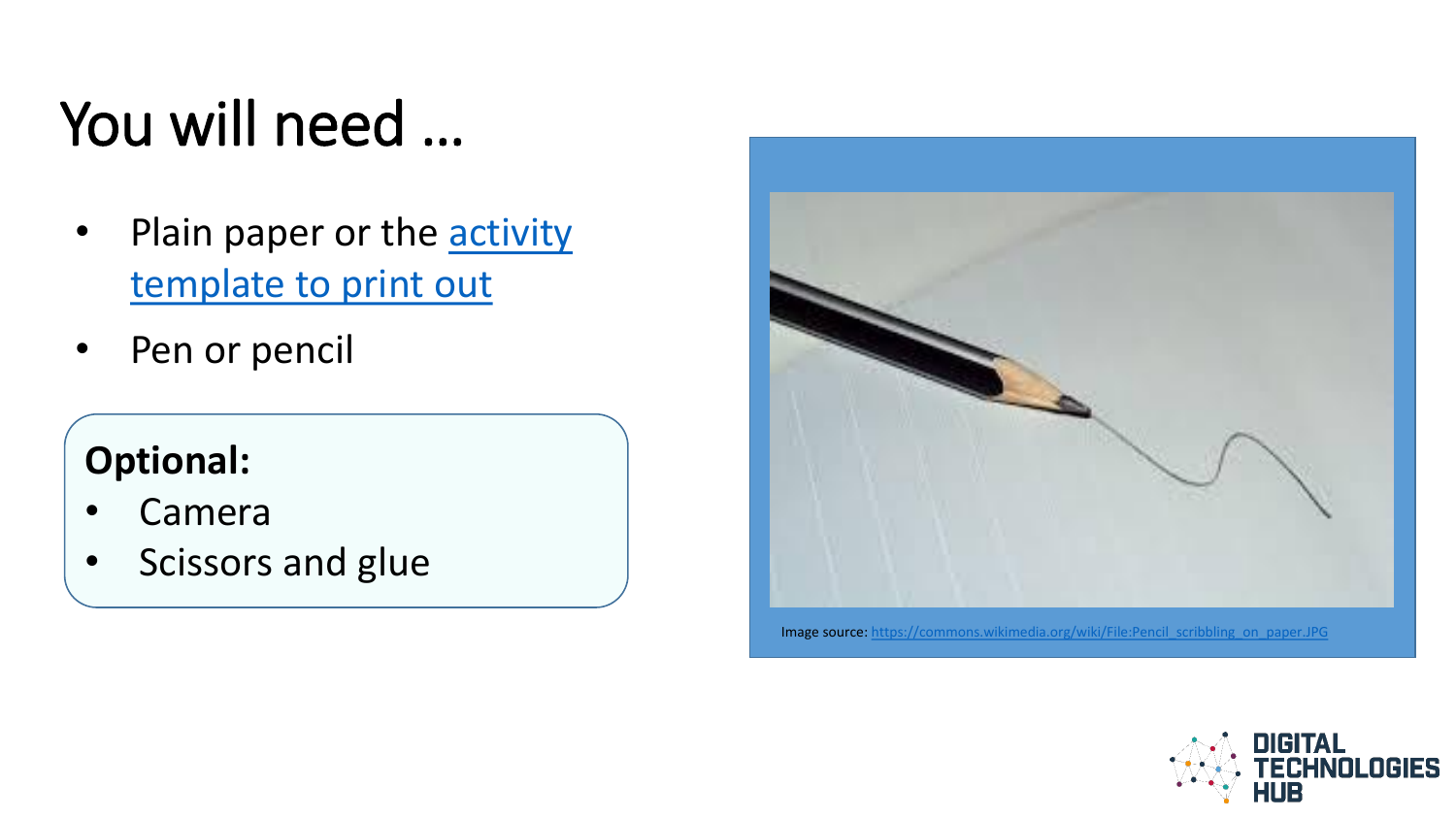### About the activity

This activity is designed for you and your child to explore some commonly used peripheral devices around your home.

As a family you can investigate how these elements work together with digital systems and determine if they are input, output or storage devices.



Image source: DT Hub

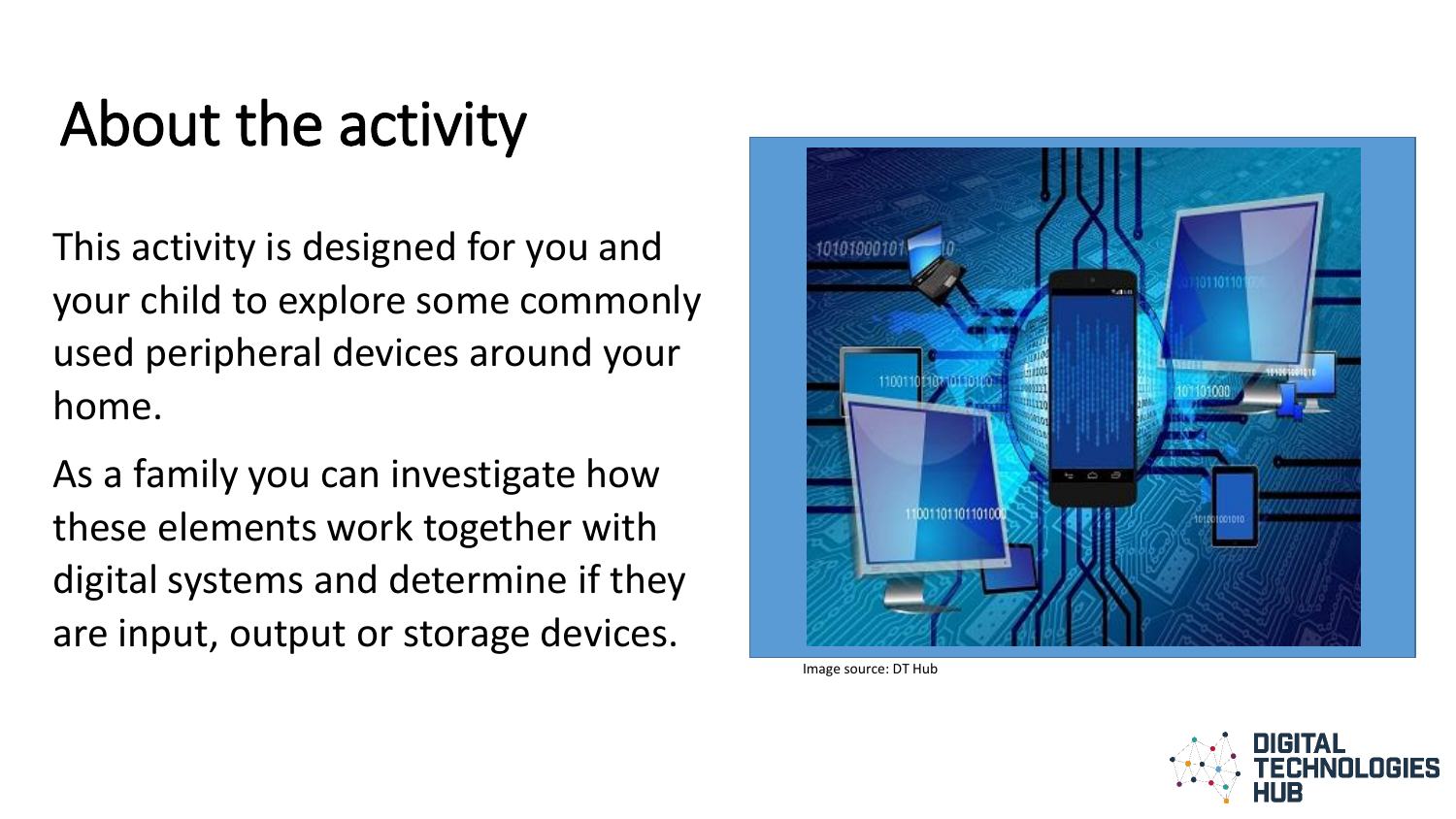#### Peripheral devices: What are they?

A peripheral device connects to a computer system to add functionality.

There are three types of peripheral devices:

- 1. input devices (eg keyboard)
- 2. output devices (eg printer)
- <span id="page-4-0"></span>3. storage devices (eg memory stick).



Image source: https://commons.wikimedia.org/wiki/File:Personal\_computer,\_exploded\_6.svg

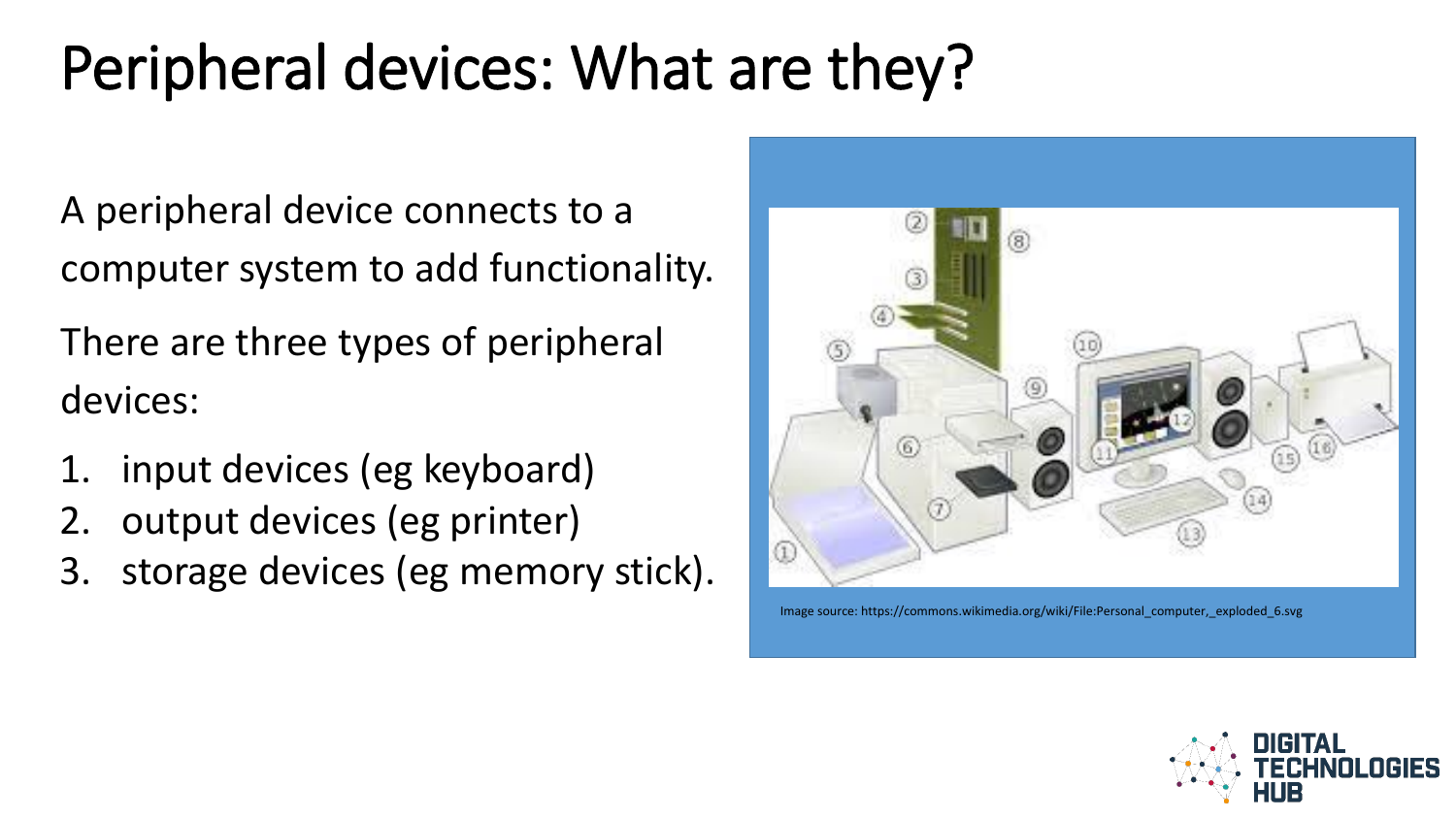### **1** Let's get started

Talk as a family about the technological devices that you have around your house.

Make a list of the devices you come up with.

**Tip**[: If you are stuck, look at the PDF](http://www.digitaltechnologieshub.edu.au/docs/default-source/family-tasks/peripheral-device-sketch-sheet_ed.pdf) template to start the discussion with your family. Image source: [https://pixabay.com/en/photos/peripheral%20devices/](https://pixabay.com/en/photos/peripheral devices/)



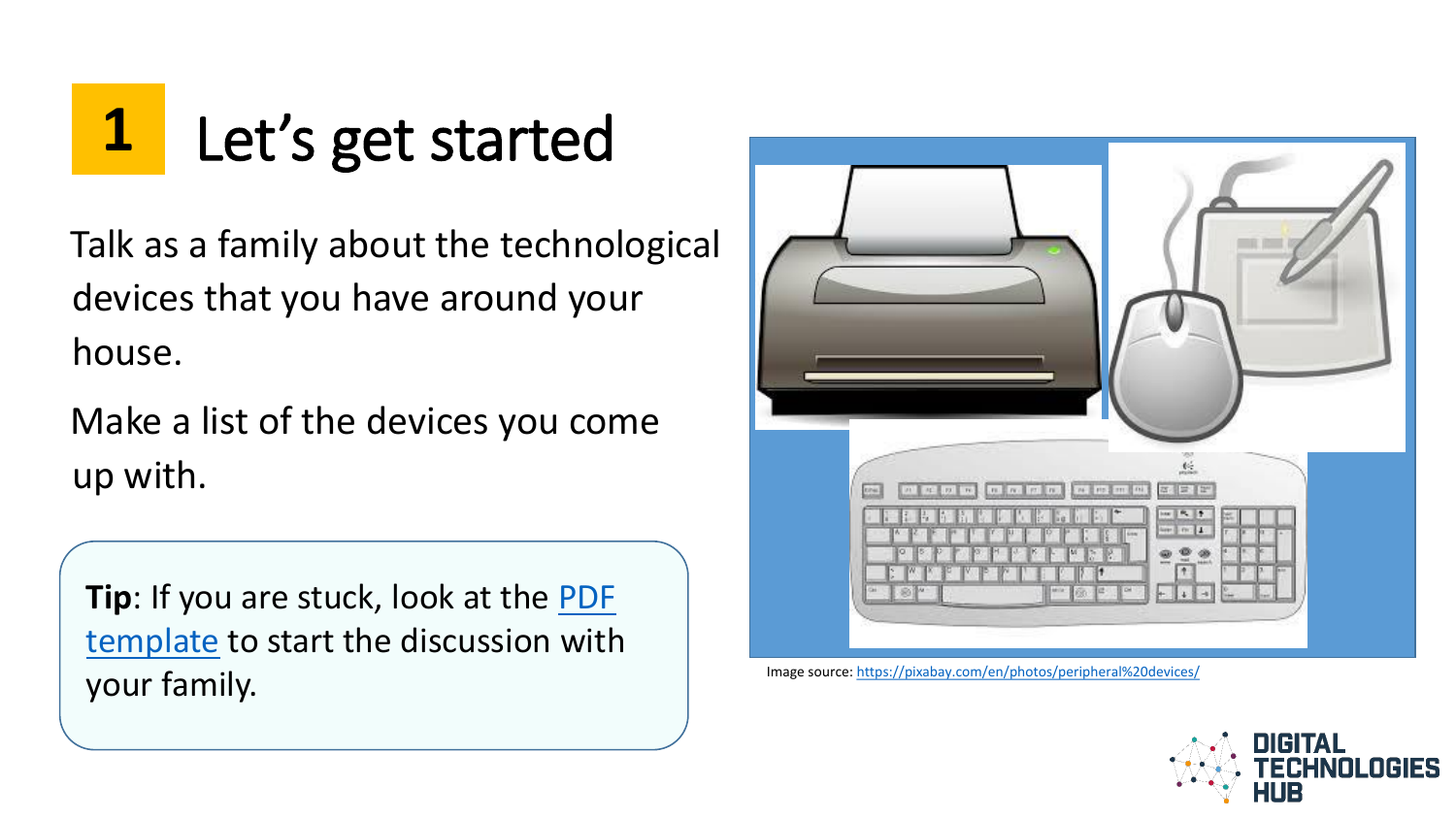### **2** What's next?

Walk around your house with your child and find the items from the list you brainstormed in Step 1.

Have your child draw each item when they find it. Alternatively, they could take a picture using a camera or smart phone.

**Tip:** If you take photographs of the items, work together with your child to connect the device to the computer and print the photos out to stick onto the handout.



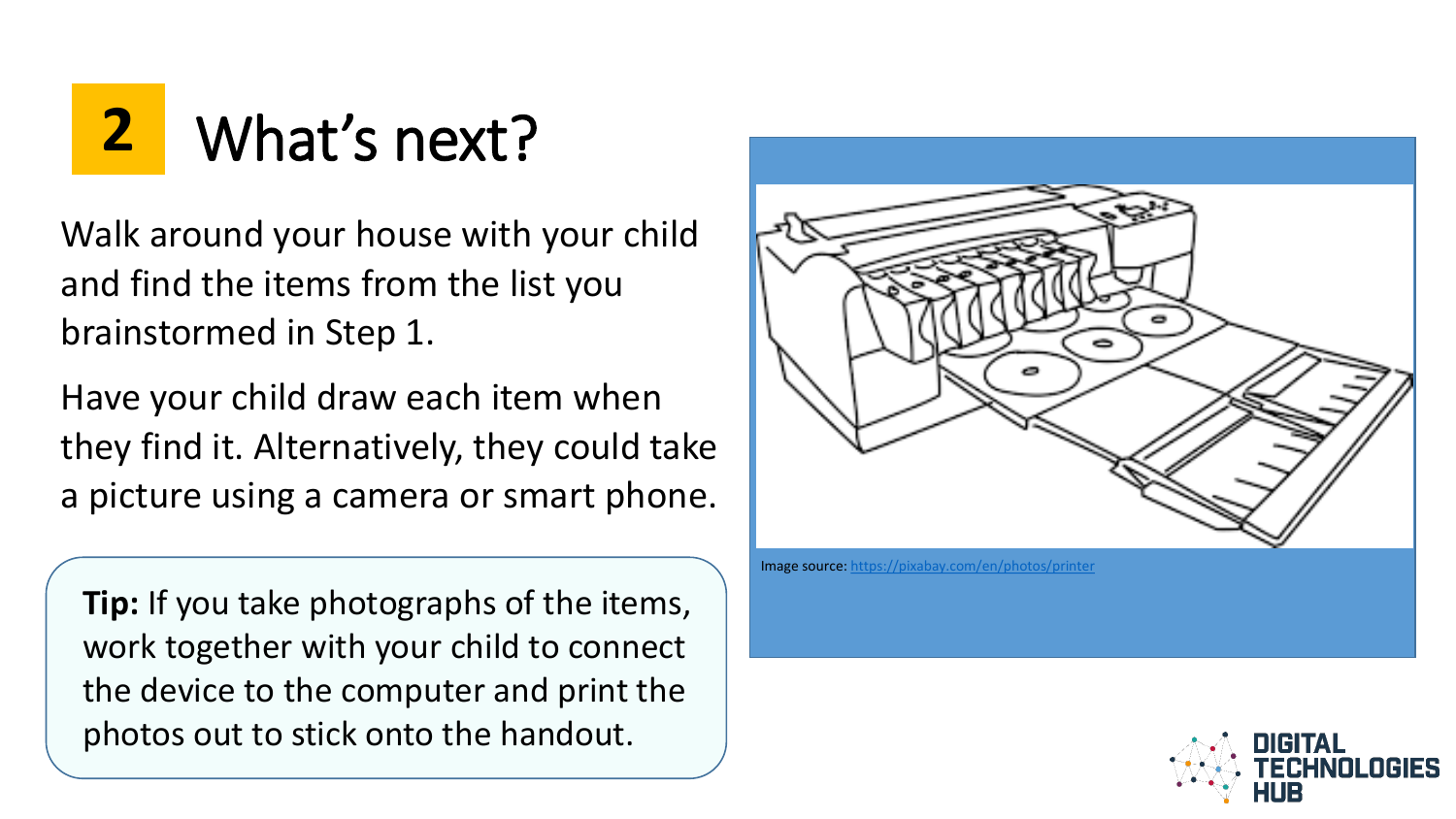## **3** Congratulations!

When you have located all the items, come back to the table to discuss each peripheral device you found. Decide whether they are input, output or storage devices.

**Tip:** [Refer to the Peripheral devices:](#page-4-0)  What's that? page for tips on identifying different devices.



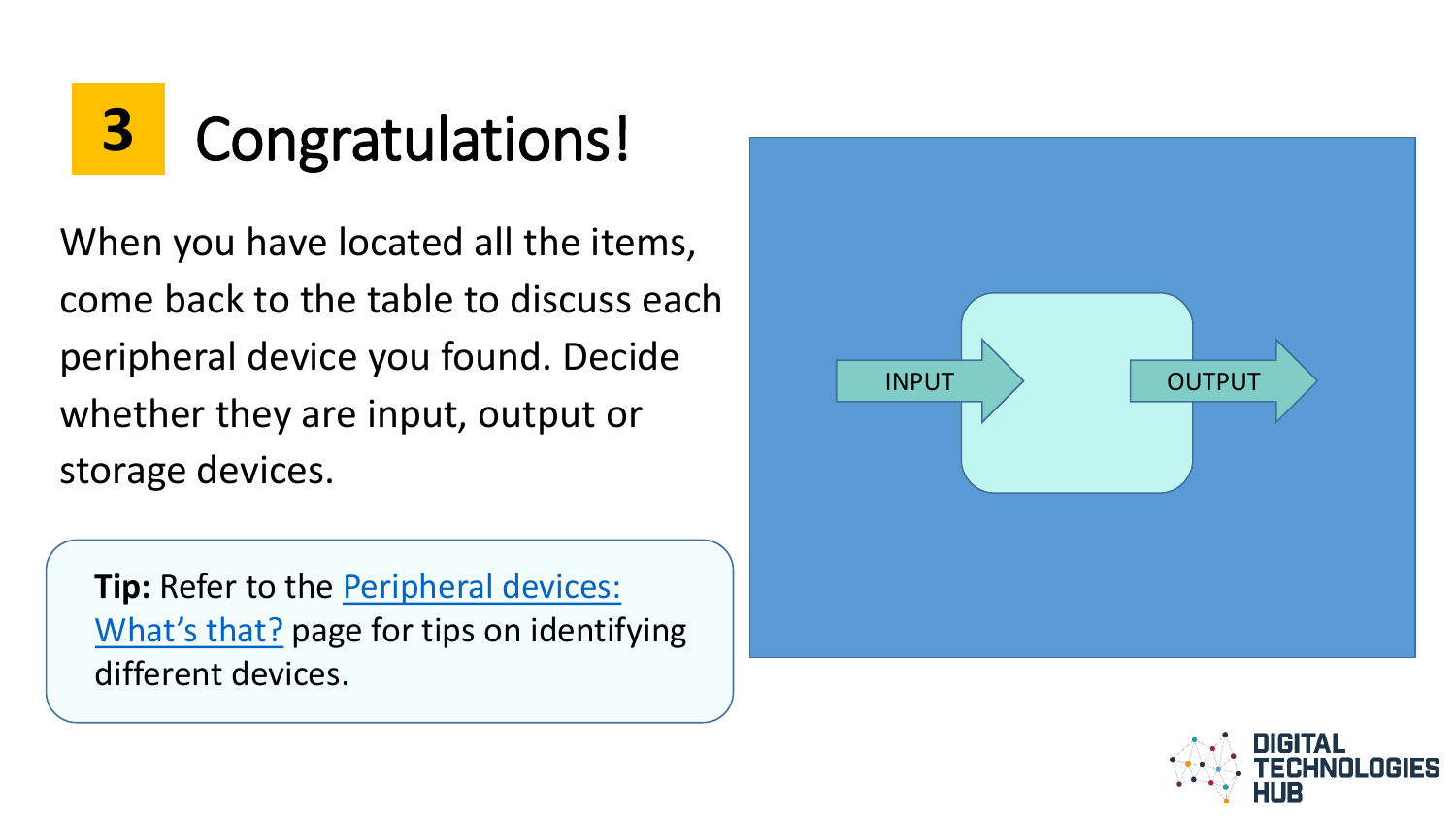### Further information

You might like to explore other types of digital systems (eg hardware and software) with your child.

Start by asking if they know the difference between hardware and software.

You could repeat the peripheral device activity, identifying and discovering examples of hardware and software around the house.



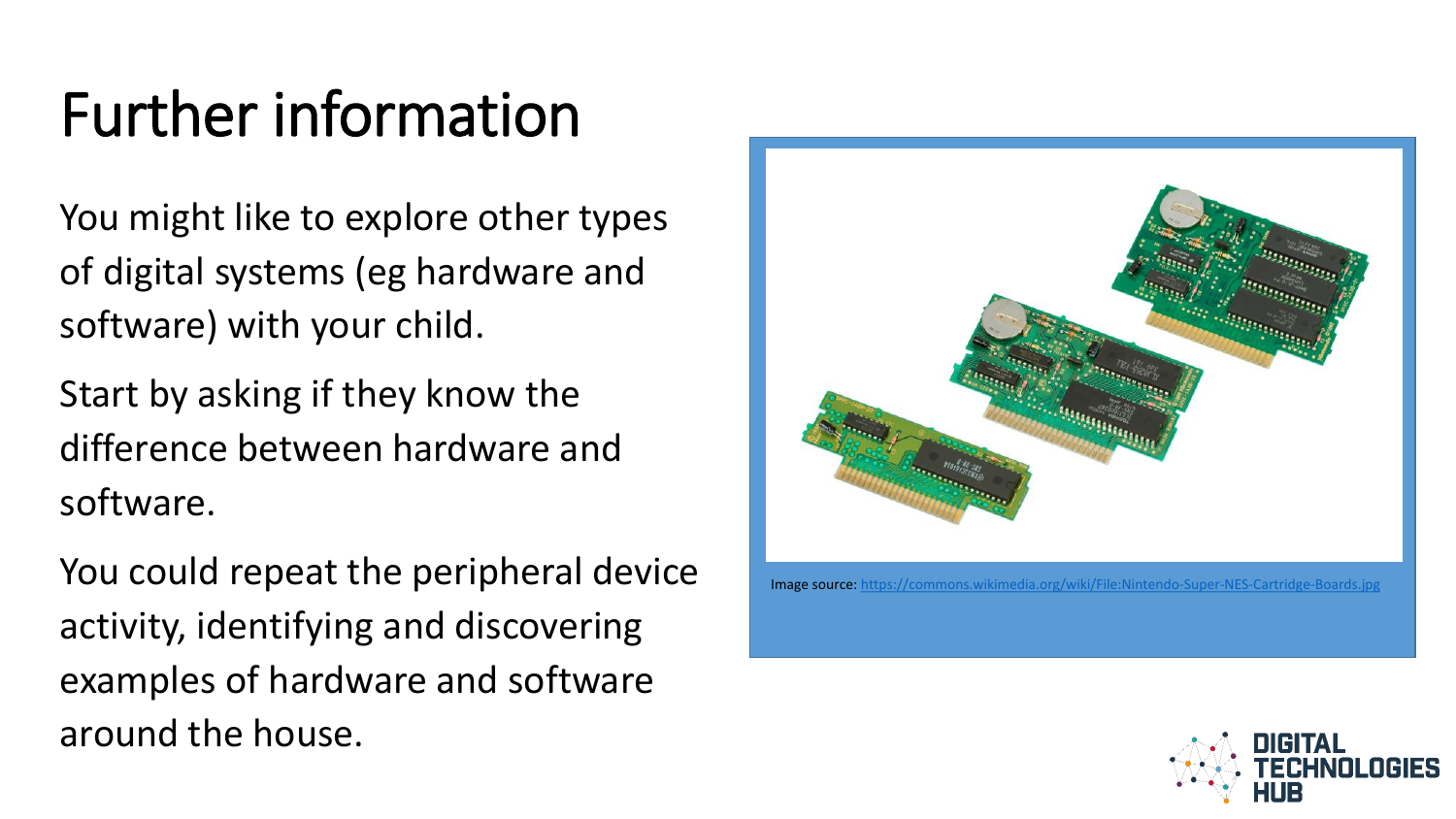### Resources

For Step 2, create your own template, or download the PDF template from the Digital Technologies Hub website.

If you do not have an item on the template in your house, discuss what it is with your child. You may like to show them a picture on the internet of the item.

| <b>Keyboard</b>                         | <b>Television</b>                      | <b>Mouse</b>         | <b>Mobile Phone</b>  |
|-----------------------------------------|----------------------------------------|----------------------|----------------------|
|                                         |                                        |                      |                      |
| Input Output Storage                    | Input Output Storage                   | Input Output Storage | Input Output Storage |
| <b>Memory Stick</b>                     | <b>Head Phones</b>                     | <b>Printer</b>       | Camera               |
| Input Output Storage<br><b>Speakers</b> | Input Output Storage<br><b>Monitor</b> | Input Output Storage | Input Output Storage |
|                                         |                                        |                      |                      |
| Input Output Storage                    | Input Output Storage                   | Input Output Storage | Input Output Storage |
|                                         |                                        |                      |                      |
|                                         |                                        |                      |                      |